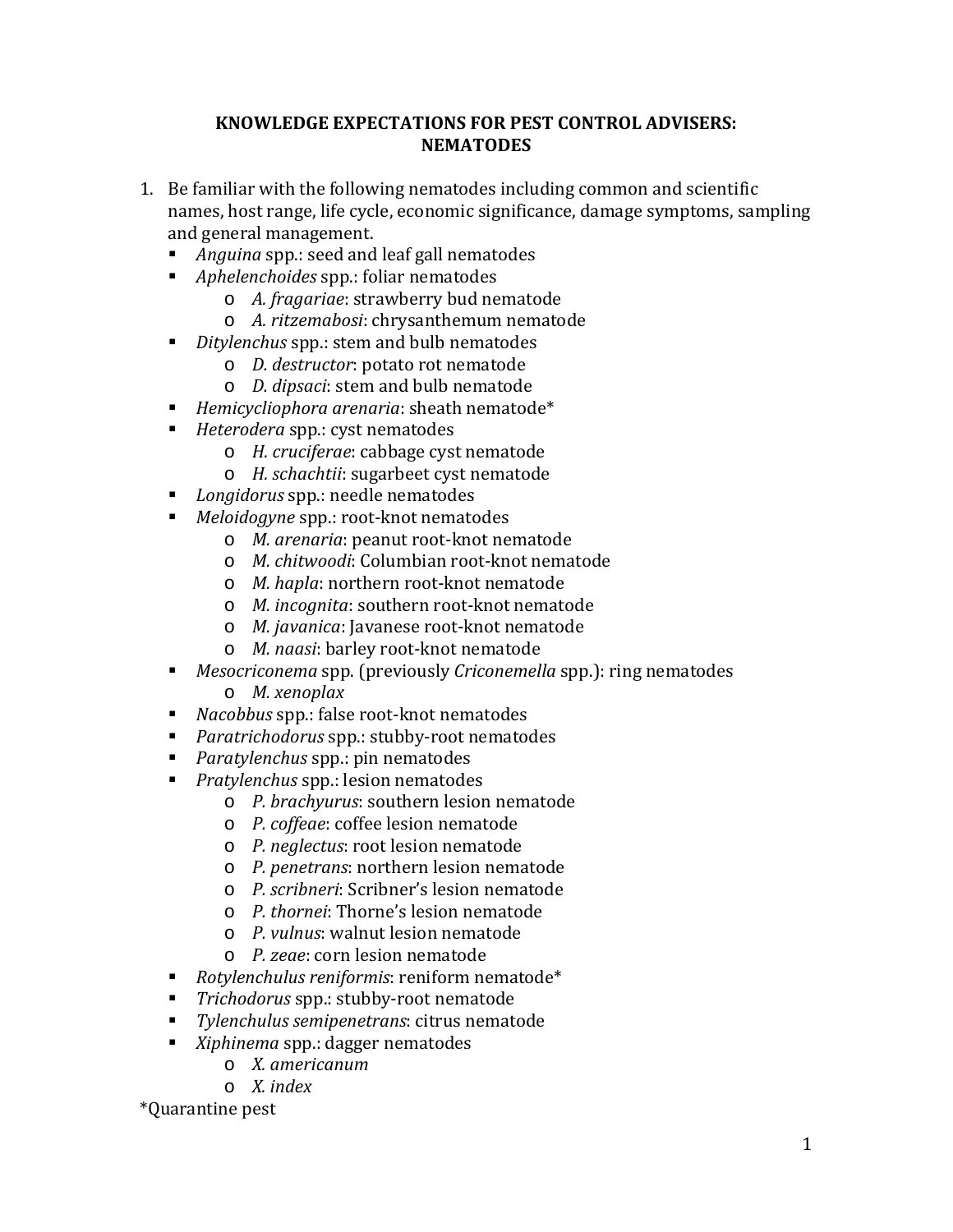# **I. NEMATODE DESCRIPTIONS**

# **A. General Morphology**

- 1. Describe the relative size of plant feeding nematodes.
- 2. Name five to six life stages of plant-parasitic nematodes.
- 3. Describe the shape and size of the following nematodes at different life stages:
	- a. root-knot nematode;
	- b. cyst nematode;
	- c. lesion nematode.
- 4. Describe how nematode shape affects the choice of extraction method.
- 5. Define vermiform.
- 6. Describe the major difference between the vermiform stage and other nematode life stages.
- 7. Describe the feeding apparatus of plant-parasitic nematodes and how it is used to feed on plants.
- 8. List two groups of nematodes by common name that exhibit sexual dimorphism.
- 9. Describe the differences in shape between males and females in nematodes that exhibit sexual dimorphism.
- 10. Describe how nematodes move.

# **B. Life Histories**

- 1. List the major environmental/ecological factors that influence the time it takes a nematode to complete its life cycle.
- 2. Identify the host(s) of some non-plant parasitic nematodes.
- 3. Define:
	- a. ectoparasite;
	- b. endoparasite.
- 4. List three ways ectoparasitic and endoparasitic species differ.
- 5. Identify by genus and common name the major ectoparasitic nematode groups.
- 6. Identify by genus and common name the major endoparasitic nematode groups.
- 7. List the two most economically important species of root-lesion nematodes on perennial crops in California by genus and species.
- 8. List the two economically important cyst nematodes in California by genus and species.
- 9. List five major root-knot nematodes in California by genus and species.
- 10. Compare and contrast the egg laying habits of:
	- a. ectoparasitic nematodes;
	- b. root-lesion nematodes;
	- c. stem and bulb nematodes;
	- d. foliar nematodes;
	- e. citrus nematodes;
	- f. root-knot nematodes.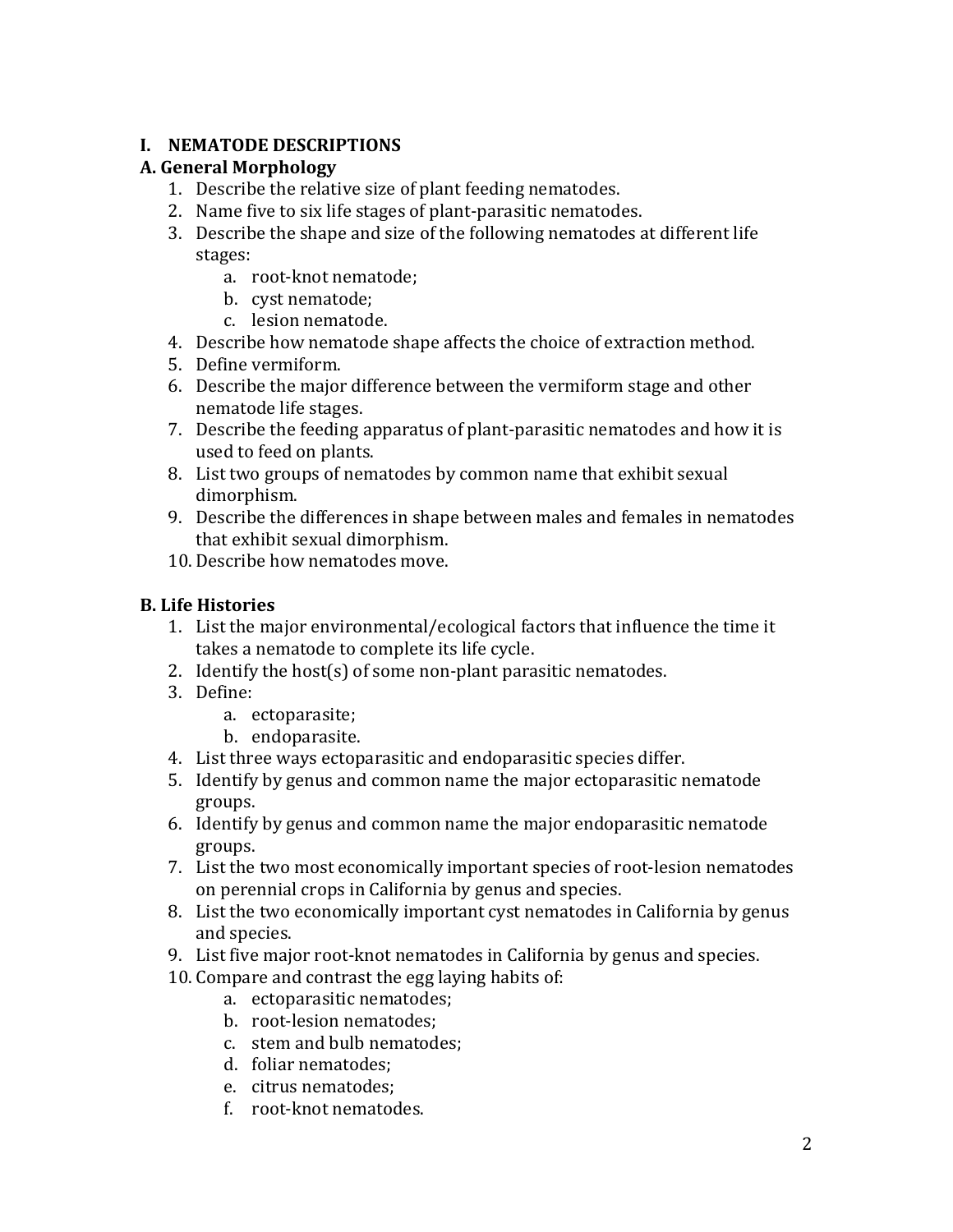- 11. Define and give an example of a:
	- a. sedentary ectoparasite;
	- b. migratory ectoparasite;
	- c. migratory endoparasite;
	- d. sedentary endoparasite.
- 12. Know the plant-parasitic nematodes that can survive for extended periods of time in dry soil or dry plant tissue. Be able to identify the survival stage(s):
	- a. stem and bulb nematodes;
	- b. foliar nematodes;
	- c. cyst nematodes;
	- d. root-knot nematodes;
	- e. pin nematodes.

# **II. NEMATODE DISTRIBUTION PATTERNS**

#### **A. Geographic Patterns**

- 1. Describe how and why distribution patterns of different nematodes species vary.
- 2. Describe how nematode population levels fluctuate in an annual crop from harvest of one crop in fall to planting of another in spring and harvest of that crop in the next fall.
- 3. Describe how nematode populations fluctuate throughout the year on an established perennial crop.
- 4. Identify a nematode group whose distribution is mainly limited by soil texture in California.
- 5. List three reasons why root-lesion nematodes are widely distributed in California.
- 6. Describe how stem and bulb and foliar nematodes are distributed to new areas of the state.
- 7. Identify the major distribution determinant of:
	- a. citrus nematodes;
	- b. cyst nematodes.
- 8. Describe the impact of host preference on the distribution of the common root-knot nematode species.

# **B. Distribution within a Field**

- 1. Understand that different nematodes are adapted to different soil types. Give an example of a nematode that is more problematic in sandy soils.
- 2. List two ways that irrigation practices can influence nematode patterns.
- 3. Describe how the following factors can influence distribution of some nematode species within the field:
	- a. initial introduction site;
	- b. soil type patterns;
	- c. placement of infested plant material;
	- d. cropping patterns;
	- e. movement of agricultural equipment.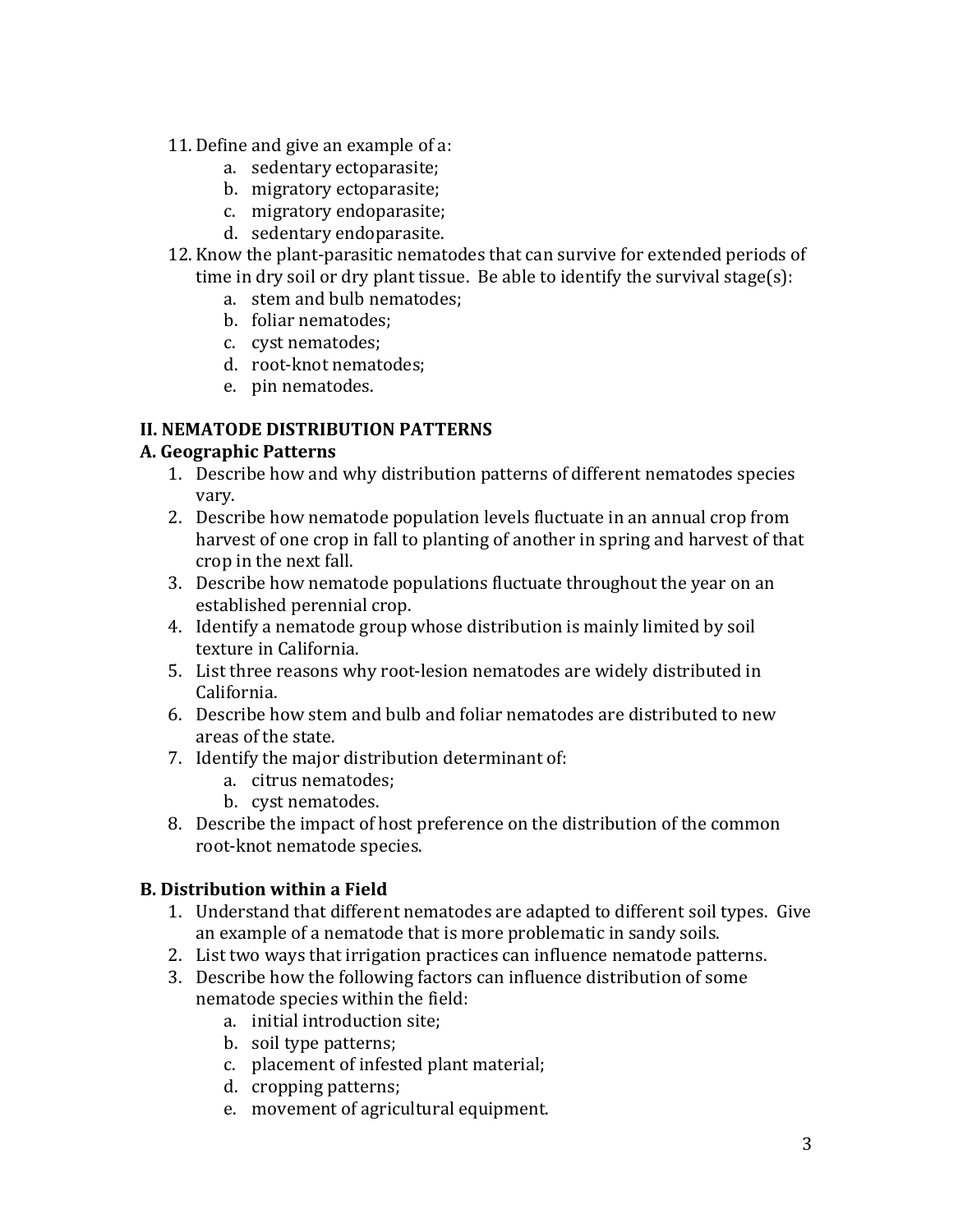### **C. Nematode Dispersal**

- 1. Know the distance most plant-parasitic nematode species can move through the soil in one year.
- 2. Describe how nematodes move from field to field.
- 3. Describe the role of irrigation on inter-field distribution of nematodes.
- 4. Describe the value of quarantine in limiting the distribution of nematode species.

#### **D. Vertical and Horizontal Distribution in Soil**

- 1. Identify the primary factor that determines the vertical and horizontal distribution of nematodes in the soil.
- 2. Identify the site of greatest nematode population levels in:
	- a. established orchards and vineyards;
	- b. annual field and vegetable row crops.

#### **E. Common Nematode-Crop Damage Associations**

- 1. List the nematode groups most likely associated with the following crops:
	- a. deciduous fruit trees;
	- b. deciduous nut trees; [www.ipm.ucdavis.edu Agricultural Pest Management Guidelines]
	- c. citrus; [www.ipm.ucdavis.edu Citrus Pest Management Guidelines]
	- d. grapes; [www.ipm.ucdavis.edu Grape Pest Management Guidelines]
	- e. vegetables; [www.ipm.ucdavis.edu Agricultural Pest Management Guidelines]
	- f. tomato; [www.ipm.ucdavis.edu Tomato Pest Management Guidelines]
	- g. alfalfa; [www.ipm.ucdavis.edu Alfalfa Pest Management Guidelines]
	- h. cotton; [www.ipm.ucdavis.edu Cotton Pest Management Guidelines]
	- i. sugarbeets; [www.ipm.ucdavis.edu Sugarbeet Pest Management Guidelines]
	- j. turfgrass. [www.ipm.ucdavis.edu Turfgrass Pest Management Guidelines]
- 2. List the resources available to help PCAs determine what nematodes affect a given crop.

# **III. PLANT DAMAGE AND FIELD SYMPTOMOLOGY**

#### **A. Symptoms of Foliar and Stem and Bulb Nematodes**

- 1. Describe the plant damage symptoms caused by foliar nematodes on ornamental and strawberry plants.
- 2. Describe the general plant damage symptoms caused by stem or bulb nematodes.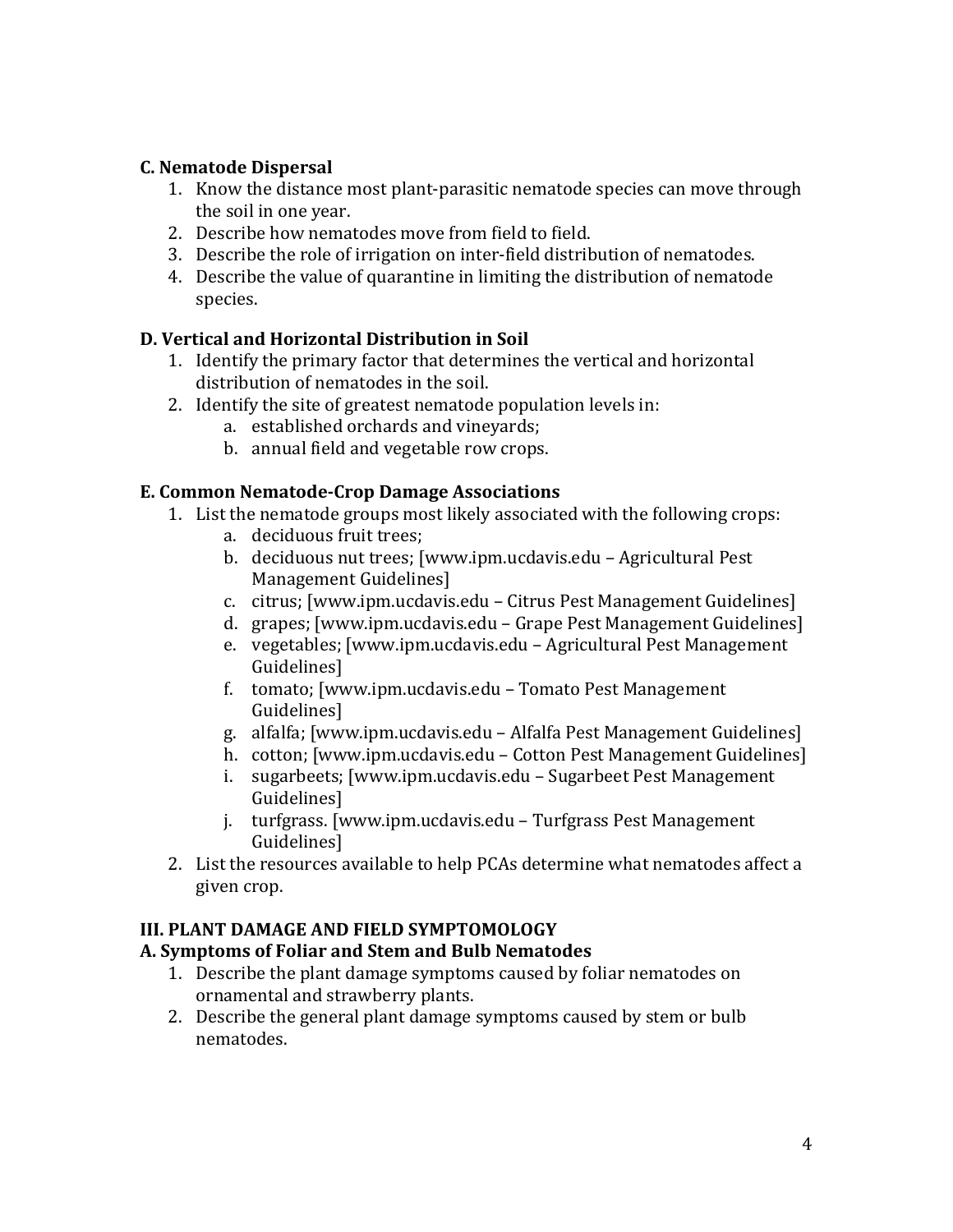# **B. Symptoms of Root-Parasitic Nematodes**

- 1. Describe the primary aboveground symptoms associated with root-parasitic nematodes on the following:
	- a. field and vegetable crops;
	- b. sugarbeets;
	- c. grapevines.
- 2. Identify other stresses that can cause the same type of symptoms as rootparasitic nematodes.
- 3. Describe the root damage symptoms associated with root-knot nematodes.
- 4. List other pests or conditions that can cause root symptoms similar to rootknot nematode damage.
- 5. Describe the damage symptoms associated with cyst nematode and rootknot nematode on sugarbeets.
- 6. Describe the damage to roots caused by ectoparasitic nematodes.
- 7. Describe the common damage symptoms on the roots of trees infested with citrus nematodes.
- 8. Describe the damage on roots induced by root-lesion nematodes.
- 9. List the nematode species that can induce root proliferation.
- 10. Describe the association of root rotting and wilting organisms with root-knot nematode symptoms.

# **C. Disease Complexes**

- 1. Describe the association between root-knot nematode and Fusarium wilt infection in cotton and tomatoes.
- 2. Identify the ectoparasitic nematodes that vector plant viruses and name the virus they transmit.
- 3. Identify the nematode associated with the bacterial canker pathogen of stone fruit trees in California

# **D. General Field Symptoms**

- 1. List the common field symptoms of nematode damage in:
	- a. established perennial plantings;
	- b. annual plantings.
- 2. Describe and give an example of field conditions that can aggravate nematode problems.
- 3. Describe how the following provide general indications that nematodes may be damaging plants in the field:
	- a. pockets or irregular spots of poor growth;
	- b. indigenous association with crop and location;
	- c. sampling history;
	- d. history of nematicide usage;
	- e. crop susceptibility.
- 4. List the procedures PCAs should follow to identify and confirm a nematode problem.
- 5. Describe how PCAs can detect potential nematode problems before planting.
- 6. List two examples of economic injury levels for California nematodes.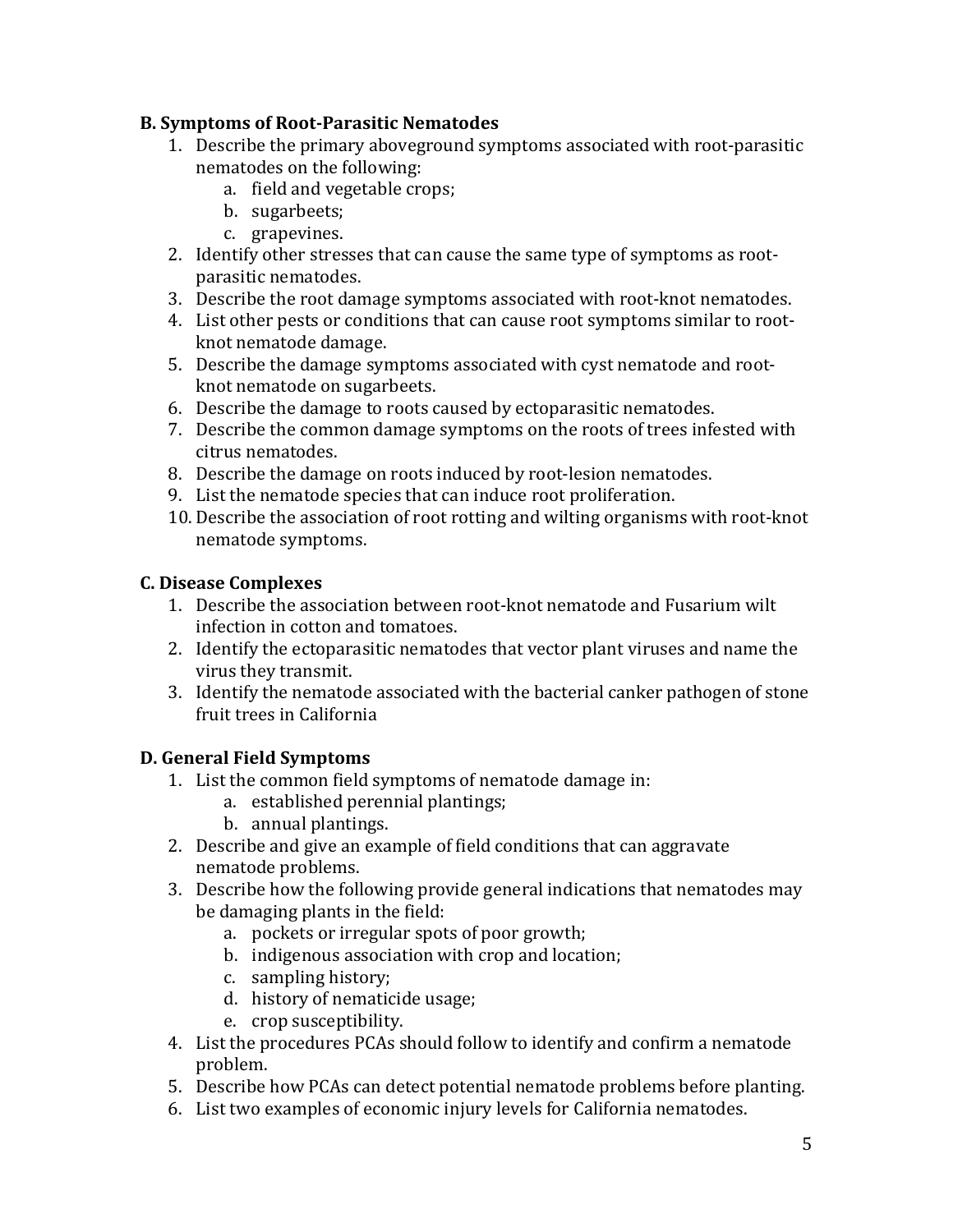7. List the factors to take into account when using quantitative assays to forecast future nematode damage.

#### **IV. METHODS OF SOIL SAMPLING AND NEMATODE EXTRACTION A. Sampling Considerations**

- 1. Identify the appropriate time of sampling for:
	- a. annual crops;
	- b. vineyards or orchards;
	- c. ornamental plantings or turf.
- 2. List the background information that should be included when sending a sample to a lab.
- 3. List the factors that determine the size of the sample to be taken.
- 4. Define sample size and list the number of soil cores that make up a basic minimum sample.
- 5. List the factors to consider when stratifying the field.
- 6. List the minimum cores/5 acres and the core depths for samples taken in:
	- a. field or row crops;
	- b. vineyards or orchards (preplant).
- 7. Describe how to take a sample in:
	- a. nursery stock;
	- b. a field.
- 8. Identify the tools necessary to take a:
	- a. soil sample;
	- b. root sample.
- 9. Describe how to package a soil sample.

# **B. Collection and Care of Samples**

- 1. Describe how to collect field samples for:
	- a. established crops;
	- b. trees;
	- c. vineyards;
	- d. fallow fields.
- 2. Describe storage and shipping requirements necessary to send a soil sample to a lab.

# **C. Limitations of Soil Sampling**

1. List the major limitations of using soil sample results for practical nematode predictions.

# **D. Selected Methods for Recovery of Nematodes**

- 1. Recognize the importance of telling the lab the previous, current and subsequent crop to help them determine the extraction method.
- 2. Recognize the importance of knowing the extraction procedure to interpret laboratory results.
- 3. Describe why ectoparasitic nematodes are not found in root samples.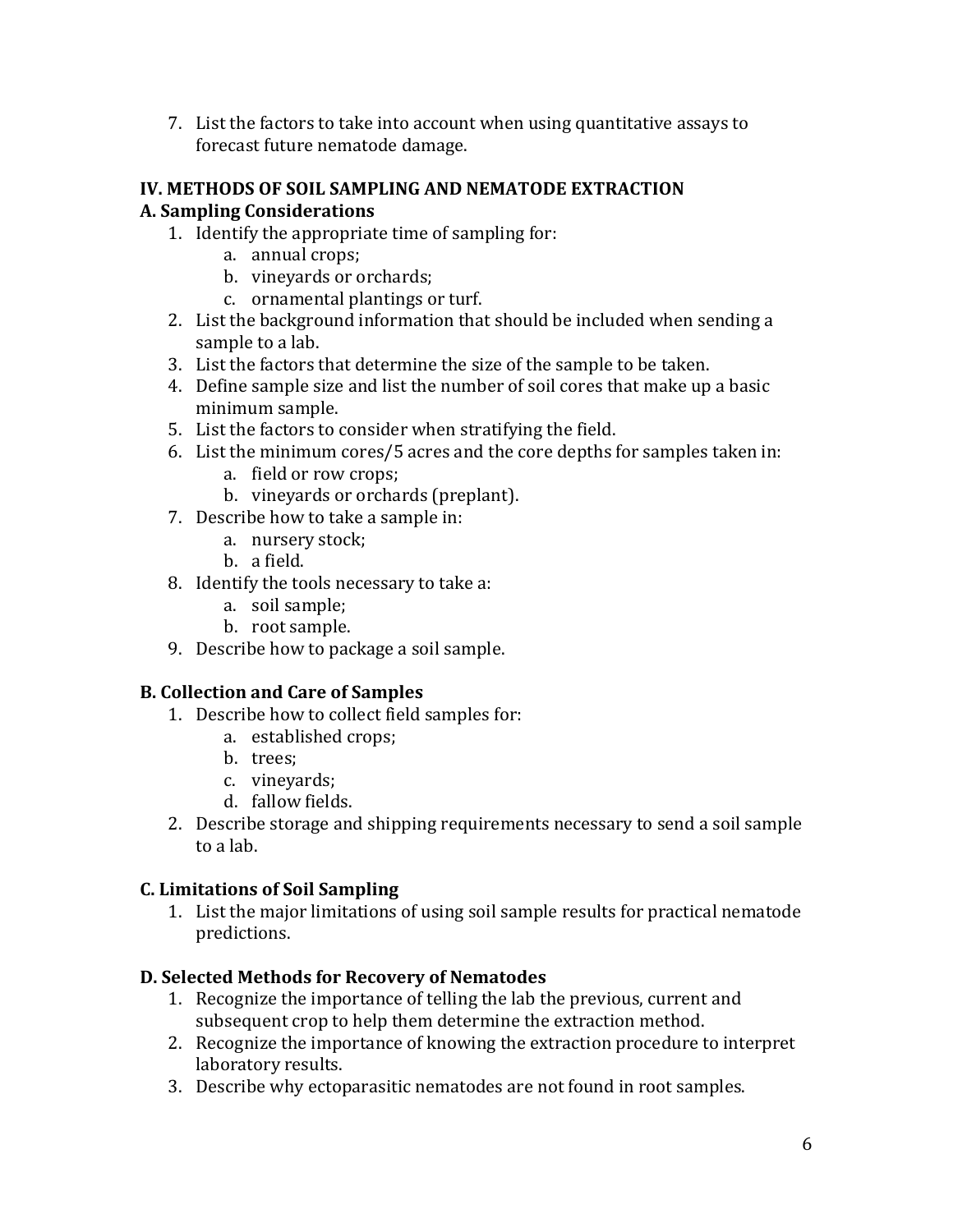4. Describe why root-knot nematodes may not be found in a root sample that has nematode galls on it.

# **E. Units for Reporting Nematode Populations**

1. List the common units used to report nematode population levels from soil and from roots.

# **F. Extraction Efficiency**

- 1. Describe the factors that influence the efficiency of the extraction method.
- 2. Explain extraction efficiency and its importance in nematode sampling.

# **G. Interpreting a Lab Report**

- 1. Identify the different extraction methods used by labs.
- 2. List the preferred extraction method for:
	- a. nematodes of foliage or stems;
		- b. dagger nematodes;
		- c. cyst nematodes.
- 3. List the factors to consider in conjunction with every nematode sample.

# **V. MANAGING NEMATODE PROBLEMS**

# **A. General Strategies**

- 1. Define damage threshold.
- 2. Describe the factors that influence the damage threshold for nematodes.
- 3. List the resources for finding out methods for controlling nematodes in specific crops.
- 4. Describe the role of the California Nursery Certification program in preventing the spread of nematodes.
- 5. List methods used to prevent the spread of nematodes.
- 6. Describe the importance of cleaning equipment to limit the spread of nematodes.
- 7. Describe the feasibility of eradicating 100% of the nematodes from a field.

# **B. Specific Methods**

- 1. Describe how crop rotations can be used to manage nematode populations.
- 2. Identify an example of a successful crop rotation program against a nematode pest in California.
- 3. Describe the use of degree-day models and how the manipulation of planting or harvest dates can be used to limit nematode damage.
- 4. Describe the role of weed control in rotation programs for nematode pest management.
- 5. Describe the impact of solarization on nematodes.
- 6. Describe how soil amendments can be used to reduce nematode damage.
- 7. Define "replant problem".
- 8. Describe how cover crops can impact nematode problems.
- 9. List four types of organisms known to attack nematodes in the soil.